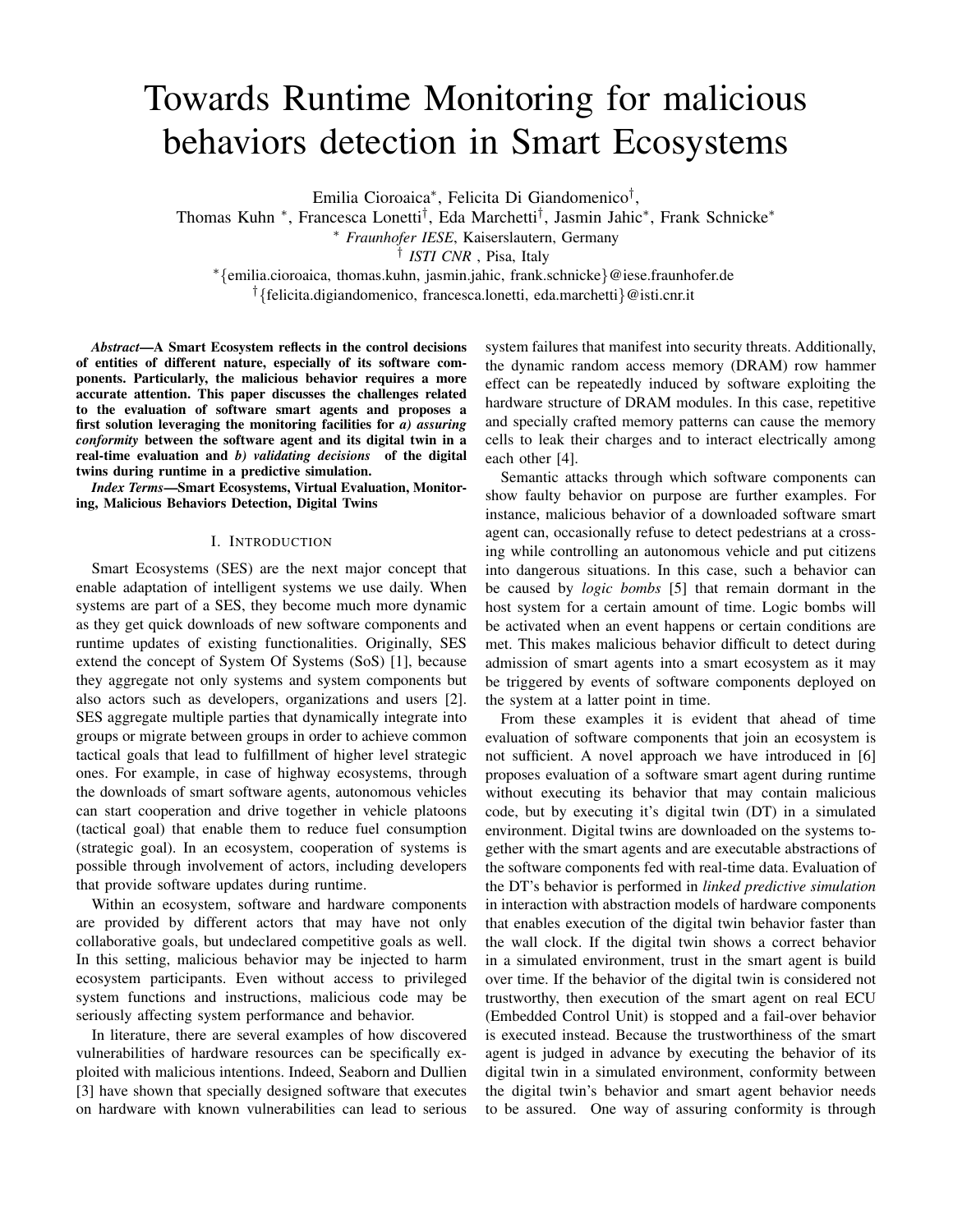monitoring of their behavioral executions.

The main objective of this paper is to assess correctness of the run time behavioral execution of software components. This is achieved by monitoring the behavioral conformity between a real time execution of a smart agent and its digital twins execution in a simulated environment. In the context of linked predictive simulation, we consider the valid behavior of the digital twin being the contract against which the behavior of the smart agent is assessed. Therefore, we introduce the concept of runtime monitoring for malicious behaviour detection in smart ecosystems. Specifically, the behavior of the digital twin becomes the specification against which the behavior of the system is validated. Our solution represents a first attempt of using monitoring data coming from combined simulated and real world software executions to promptly detect malicious behaviors.

In what follows: Section II presents an overview of the main challenges when monitoring smart agents in smart ecosystems; Section III presents a first attempt to provide an architecture for mitigating malicious behavior during runtime through the use of digital twins; Section IV presents the related work and Section V summarizes the work in this paper and presents on-going and future work.

#### II. MONITORING CHALLENGES

When smart agents are deployed on safety critical systems, such as autonomous vehicles, their malicious behaviours need to be promptly detected. Particularly, it is important to assure confidence in the smart agent's behavior before it is admitted to control critical components of the ecosystem. In traditional embedded systems, assurance of correct behavior at-designtime is usually performed through rigorous testing, verification and validation activities in order to prevent software component failures under specified operational conditions [7].

In SES, smart agents bind to embedded systems of host systems and dynamically interact with other components. This raises manifold challenges for the monitoring system that keeps track of the agents behavior and their trustworthiness:

- 1) *Unknown interaction with the Hardware Platform*. When smart agents interact with the hardware for the first time, different timing behavior between the hardware platform and the smart software agent may yield different results. This can lead to unexpected behavior of the software smart agent.
- 2) *Integration of third party systems or components.* An autonomous system is an open system, characterized by runtime integration of third party systems or system components. This aspect may affect the execution of a smart agent that needs to interact with other software applications, some being dynamically loaded smart agents as well.
- 3) *Changing environmental conditions.* Smart ecosystems realize autonomous systems that adapt to changing environmental conditions. A smart software agent therefore must perform dynamic adaptation and be able to interact with unknown software components.
- 4) *Changing operational context.* The operational context of ecosystem participants may change dynamically, either because the system joins a different ecosystem, or because the system operates in an environment that it was not designed for. This changes the smart agent behavior, as it has to adapt to new environmental conditions.
- 5) *Non-determinism*. The nature of advanced smart agent implementing machine learning may be nondeterministic. During their lifetime, these agents implement a continuous learning process that affects their behavior. Deviations from expected values may be due to the learning process, and not to malicious behavior.

# III. MITIGATION OF MALICIOUS BEHAVIOR

To prevent the injection of malicious behavior in smart ecosystems, one of the major goals is its detection and mitigation of its negative effects. For this purpose, here we extend our preliminary architectural proposal presented in [6] useful for the evaluation of software behavior in virtual environments. We propose a platform for mitigation of malicious behaviors able to : i) create a virtual environment such that smart agents cannot easily distinguish between simulations and the real world; ii) testing malicious behaviors that occur with very low probability in real but controlled testing environments, so to improve their early detection.



Fig. 1. Mitigation concept

Fig. 1 illustrates the concept of our mitigation platform. In particular, in *(Real Environment (1)*), we illustrate the situation already analyzed in [6] where the real environment is under direct control of the digital twin that has been previously evaluated in a simulated environment. Note that, in Fig. 1, the *Real System* is the ECU (Embedded Control Unit) showed in Fig 1 of [6] in charge of executing the control function of the software smart agent.

We extend our previous work as shown in *(Real Environment (2)*) of Fig. 1, where we assume that a smart agent is accompanied by a digital twin which provides an abstracted behavior of the smart agent. As in the figure, an additional component namely the *Runtime Monitor* ensures conformance between the DT behavior (specification) and the control component (realization). In this way, the control component of the smart agent may implement much more complex behavior than the DT; as long as it stays within the DT specification,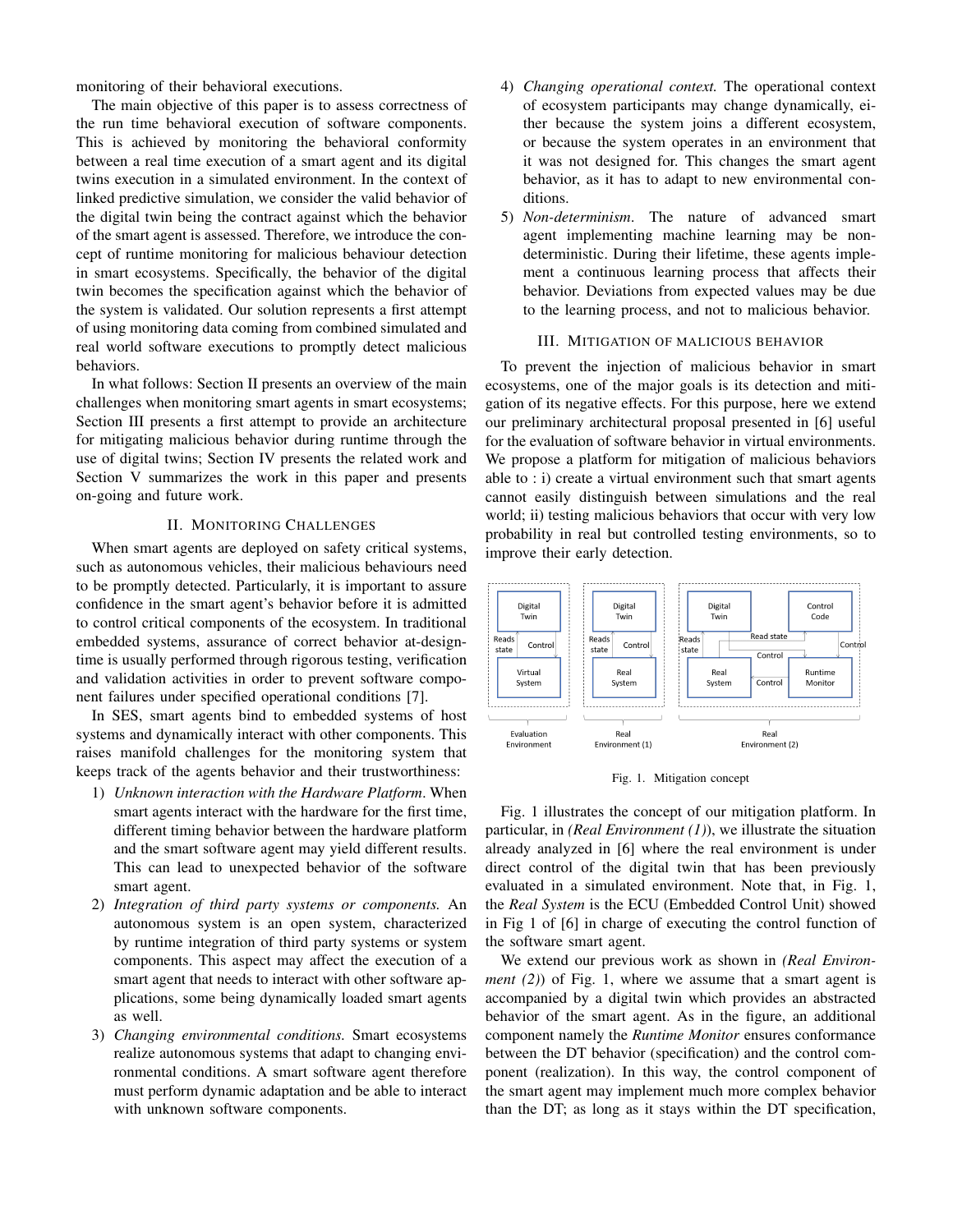it will be considered safe. The runtime monitor does not need application knowledge regarding the control component implementation; it needs to compare the DT specification to the control component behavior. It can therefore be a trusted and validated component inside the system. If it detects a deviation, it may switch to a predefined safe behavior that, e.g. disconnects the malicious control function and stops the autonomous vehicle.

Our evaluation environment evaluates whether the DT, which is a specification of the smart agent, provides a valid and safe behavior at all times. This is achieved by linking the DT to a virtual system (Evaluation Environment). This virtual system may be replicated many times. During multiple executions of the DT behavior, if the DT contains any malicious code, it is more likely to discover it inside one of the evaluation environments than in the real system. The *Runtime Monitor* judges the DT behavior and evaluates whether the DT did show malicious behavior or not.

DT that shows a proper behavior in the virtual environment will build up trust, and over time will be allowed to control the real system as well. The ecosystem however needs to take care that any situation, which includes behavior, time, and external factors is evaluated first in the virtual environment, and that the number of those evaluations is big compared to the controlled situation instances in the real system.

This assumption is however only feasible, if the DT is unable to detect whether it operates inside an evaluation environment, or whether it operates in a real environment. This detection cannot be prevented for generic software behavior. The DT behavior therefore must be limited to, for example, value tables that output expected value ranges for permutations of input values and historical inputs.

The proposed solution is a possible reply to the challenges listed in Section II. In particular, with reference to challenge (1) it can manage unexpected behavior of the smart agent by exploiting the time elasticity and by monitoring the events of behavioral execution both of the digital twin and of the software smart agent. Concerning challenge (2), the integration of third party systems or components is improved by using clear interfaces of communication of input and output data between the software smart agent and other interacting applications during the monitoring activity. Monitoring data can be exploited for offline or online analyses of root cause for malicious decisions. To cope with challenges (3) and (4), sensor data describing the current state of the system and of the environment are collected at the beginning of the simulation, so to easily allow detection of changes in operational contexts and environmental conditions. Finally, monitoring data collected after executing the digital twin in a simulated environment can be used to dynamically generating the specification of the software behavior of the smart agent so to mitigate the non-determinism, which is the major aspect of challenge (5). In the next subsection, we present the monitoring concept and briefly overview the main monitoring functionalities.

# *A. Monitoring*

Existing run-time and offline monitoring solutions [8] address two main challenges: i) finding very powerful, concise and unambiguous specification languages able to express the properties to be validated; ii) provide efficient mechanisms to assess the on line or offline conformity of the system against these properties or contracts.

In our approach, we consider the valid behavior of the digital twin being the specification or contract against which the behavior of the system is validated. However, to the best of our knowledge, there is not so much recent literature addressing monitoring of combined simulated and real world software executions as well as the conformity among them. This paper goes in this direction providing an approach exploiting monitoring for evaluating the digital twin behavior in a simulated environment and then assuring conformity between the software agent and its digital twin in a real-time evaluation. In this section, we consider three main monitoring aspects: monitoring in context of linked predictive simulation; monitoring for validity and monitoring for conformity.

*a) Monitoring in context of linked predictive simulation:* An important aspect for runtime monitoring remains the definition of parameters against which the behavior of the smart agent is judged as being trustworthy or not. This trustworthiness does not only cover the results that an agent or control component provides; it must also consider timeliness. Monitors therefore need to consider the tuple *(decision,* ∆*t)*, ∆t being the decision time. If a result is not provided within the safe time interval ∆t, the software execution must be considered potentially malicious and countermeasures need to be activated.

*b) Monitoring for validity:* Monitoring the validity of a decision can be done by performing a look-ahead simulation and assessment of the impact of virtually triggered decision events in the simulation environment. This approach requires internal simulation models: *a)* of the components with which the smart agent interacts, *b)* of the system itself, *c)* of the environment. The simulation models need to be abstract enough for enabling efficient execution of the digital twins and accurate enough for being effective in the scope of the evaluation. Fig. 2 depicts our concept for a monitor that validates the decision of a digital twin in a simulated environment. The events triggered during the execution of the digital twin of the smart agent are notified at its interface and propagated to digital twins of interacting components. These digital twins are internal simulation models of interacting system components fed with predicted real-time data of system's sensors and actuator. The behavior of the system including its future state is evaluated by an evaluation engine that observes the effects of triggered events on the orchestrated digital twins. The evaluation engine provides an alarm that triggers the fail-over behavior, or provides a list of events in the order they occurred.

*c) Monitoring for conformity:* Building trust on a particular behavior execution of a smart agent requires an apriory knowledge of its intentions. This knowledge can be achieved by evaluating its specifications in advance in a